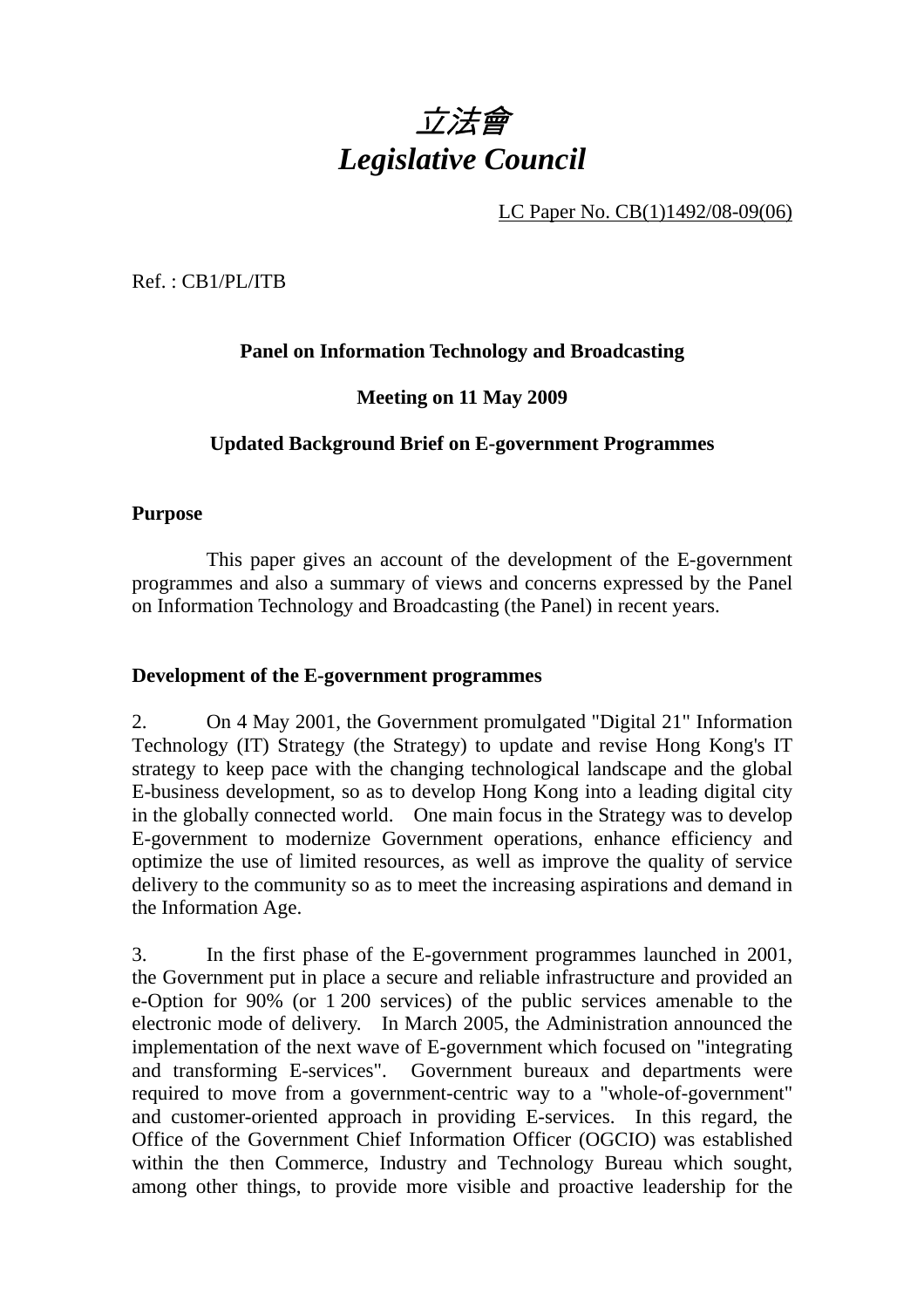Government to drive the development of E-government.

## GovHK

4. At its meeting on 3 March 2006, the Finance Committee approved a commitment of \$170.8 million for developing GovHK and enhancing the central infrastructure to support the implementation of the new strategy. GovHK was officially launched in August 2007 to gradually reprovision the E-government services provided through other platforms, such as the Electronic Service Delivery (ESD) portal and the Government Information Centre<sup>1</sup>. In 2008, more than 1 200 Government services were provided with e-Options, and over 98% of the Government forms (about 2 740 forms) were available online through the Government Forms website (http://www.info.gov.hk/forms/) and/or the departmental websites.

Progress of the implementation of E-government programmes

5. According to the Administration, it made good progress in the past year on the implementation of E-government programmes as highlighted below:

- (a) completion of an overhaul of the delivery of E-government services;
- (b) increase in usage of Smart Identity (ID) card;
- (c) completion of programme of making Government forms available online;
- (d) roll out of the Government Wi-Fi programme at some 120 Government premises;
- (e) roll out of eTAX to taxpayers for handling tax affairs;
- (f) roll out of E-procurement initiatives to pilot departments;
- (g) provision of Government-to-citizen, Government-to-employee and Government-to-Government services;
- (h) unification of the sign-on process for different E-government services<sup>.</sup>
- (i) enrichment of the content of GovHK;
- (j) private sector participation in GovHK;

 $\frac{1}{1}$  The Government's services on the ESD*life* portal have been migrated to GovHK after the expiry of the Government's contract with the operator of the ESD Scheme in January 2008. The Government Information Centre was retired in May 2007.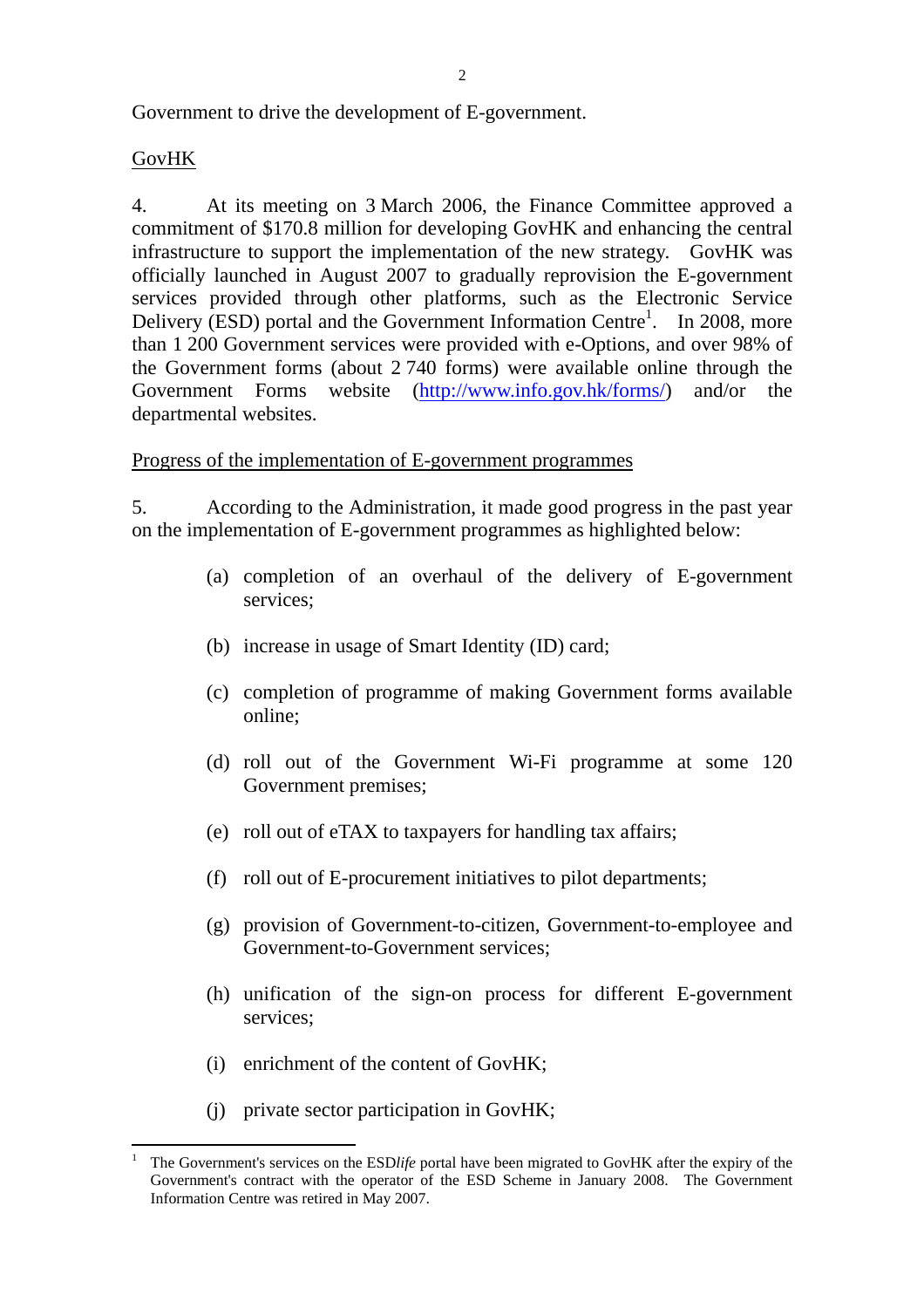- (k) extension of electronic billing services;
- (l) development of electronic health record;
- (m) improvement of delivery of transport information;
- (n) implementation of an electronic advance cargo information system for customs clearance of road cargoes;
- (o) provision of one-stop access of property information hub;
- (p) implementation of a new Government Financial Management Information System; and
- (q) adoption of electronic information management strategy.

## **Discussion by the Panel on Information Technology and Broadcasting**

6. The ITB Panel received regular reports from the Administration on the implementation of the E-government programmes. Panel members generally supported the development of E-government in Hong Kong. Nevertheless, they raised the following concerns at the Panel and Council meetings.

## Smart ID Card

7. Panel members noted that the Registration of Persons Ordinance (Cap. 177) had set out clearly the non-immigration information that could be included in the Smart ID Card. Legislative amendments would be required for any changes or additional inclusion. Members opined that the potential of the Smart ID card and the data storage capability of the chip embedded in the Smart ID card had not been fully realized and utilized. Members urged the Administration to make good use of the Smart ID card as a platform to develop a wide spectrum of digital applications for improving departments' efficiency and productivity. However, some other members were of the view that for security and privacy reasons, personal information stored in the Smart ID Card should be kept to the minimum. They urged the Administration to strike a balance between making wider use of the Smart ID Card and protecting privacy of the personal data therein.

8. The Administration responded that efforts were being made to encourage and work with bureaux and departments to link up their back-end data bases through the card face data and the secure personal identification number embedded in the Smart ID card. Such a move would enable bureaux and departments to make available more of their services on the GovHK portal. In fact, various initiatives on information security had been launched to help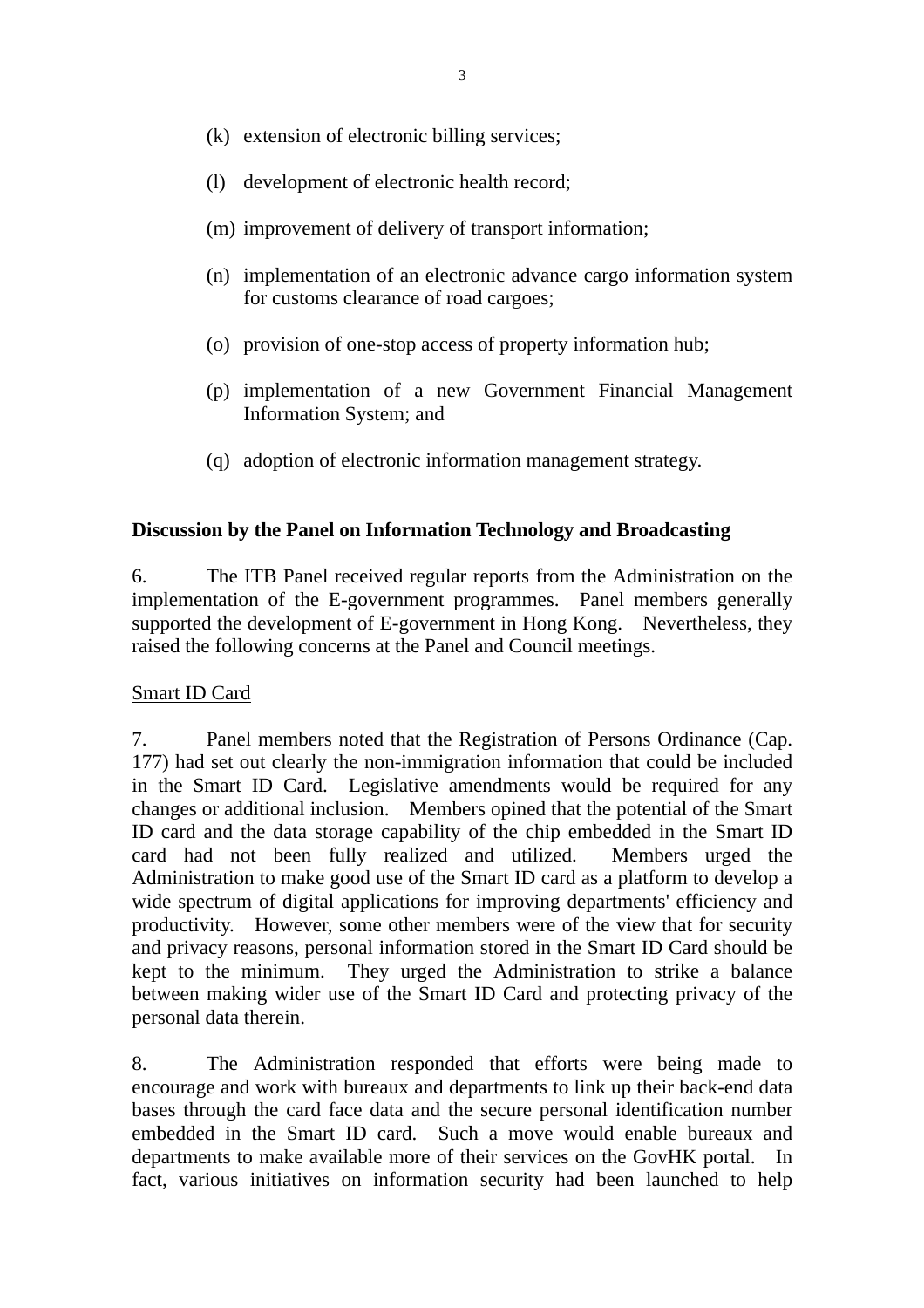promote public confidence in conducting electronic transactions, which would in turn facilitate E-government, e-Commerce and the use of digital-certificates.

# Support for Small and Medium-sized Enterprises (SMEs)

9. On the adoption of information communication technology (ICT) among SMEs, Panel members expressed disappointment over the low penetration rate and urged the Administration to identify barriers in this respect. The Administration advised that a task force would examine the barriers to ICT adoption and measures to promote the wider use of ICT among SMEs. The Administration would report the findings to the Panel in due course.

# E-procurement

10. On the implementation of pilot E-procurement programme conducted at OGCIO, the Immigration Department and the Environmental Protection Department, Panel members suggested that E-invoice be considered for the pilot programme to drive supplier adoption. Panel members also requested the Administration to assess and apprise the Panel of the increase in percentage, if any, of SME suppliers having Internet connection as a result of the implementation of E-procurement, and SMEs' response to and their degree of participation in the E-procurement programme. The Administration should also assess the actual benefits of the pilot programme and the extent to which green procurement was adopted.

11. According to the Administration, the scope for the pilot programme encompassing four E-procurement initiatives (namely Procurement Portal, E-catalogue, E-sourcing and internal workflow system) with a commitment of \$49.2 million was a prudent and pragmatic way to proceed. Nevertheless, the Administration would keep in view opportunities for trying out the E-invoice function when circumstances was conducive and would assess the actual benefits of the E-procurement pilot programme at the review stage.

# Integration of E-government

12. Panel members noted that those Government bureaux/departments which were experienced in computerization and integration of E-government into their overall operation were more ready to go further towards automation and electronic solutions, while other departments which had little or no experience in IT development and application had lagged much behind. Members were concerned that following the setting up of the Information Technology Management Unit and the Government's policy of devolving management responsibilities for IT projects to bureaux/departments, some departments in need of automation might be limited by insufficient manpower and impeded by the lack of management and technical know-how to embark on IT initiatives. This would have the effect of delaying the implementation of E-government initiatives for better delivery of services and higher operational efficiency. The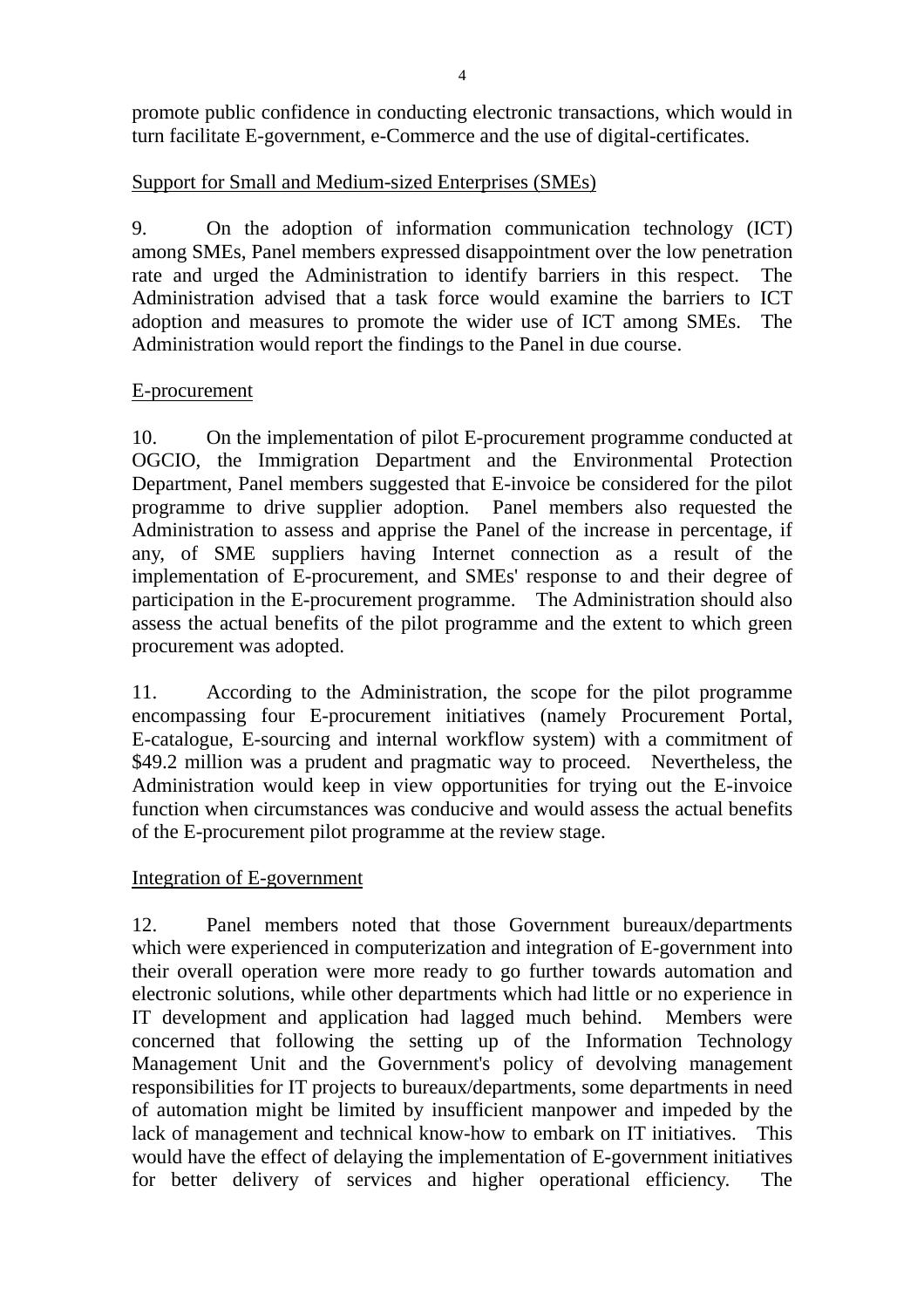Administration advised that a consultancy study had been conducted to examine this issue and come up with recommendations, which would be taken forward to facilitate integration of E-government and the adoption of E-business solutions in bureaux/departments.

## **Latest position**

13. The Administration will update the Panel on E-government development, including the future development of GovHK at the Panel meeting on 11 May 2009.

## **Relevant papers**

14. A list of relevant papers is at the **Appendix**.

Council Business Division 1 Legislative Council Secretariat 6 May 2009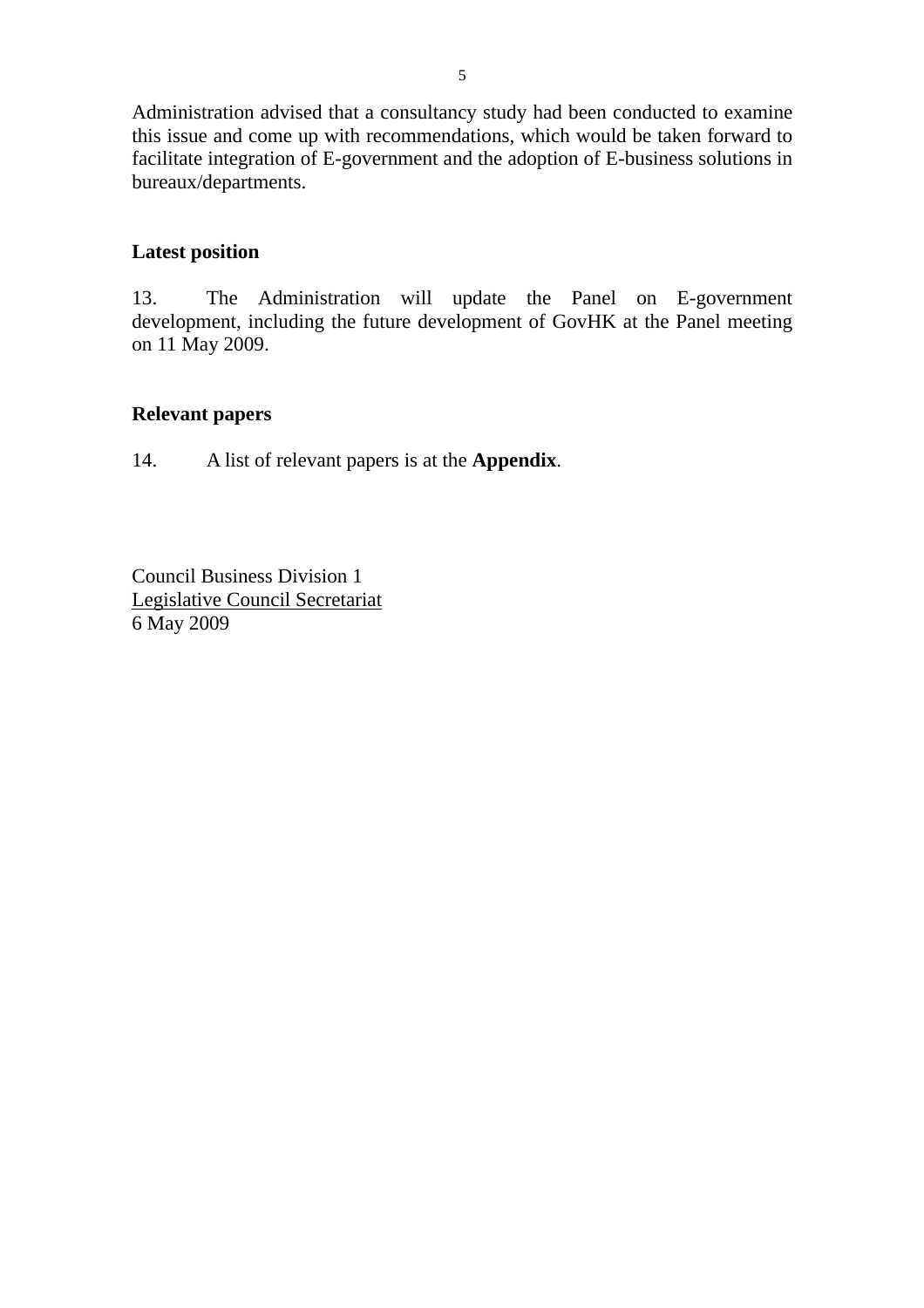# **Appendix**

# **List of relevant papers**

| <b>Committee</b>                                        | <b>Paper</b>                                                                                                                                                       | LC Paper No.          |
|---------------------------------------------------------|--------------------------------------------------------------------------------------------------------------------------------------------------------------------|-----------------------|
| Meeting of Panel on<br>Information<br>Technology<br>and | Administration's paper : "E-government<br>Strategy "                                                                                                               | $CB(1)1332/00-01(02)$ |
| <b>Broadcasting</b><br>(ITB)<br>on 28 May 2001          | Minutes of meeting                                                                                                                                                 | CB(1)1814/00-01       |
| Meeting of ITB Panel<br>on 10 December 2001             | Administration's paper : "Institutional<br>arrangements for implementation of the<br>Digital 21 Strategy and E-government<br>initiatives"                          | $CB(1)487/01-02(03)$  |
|                                                         | Minutes of meeting                                                                                                                                                 | CB(1)703/01-02        |
| Meeting of ITB Panel<br>on 14 January 2002              | Administration's paper : E-government<br>programme for 2002"                                                                                                       | $CB(1)756/01-02(03)$  |
|                                                         | Minutes of meeting                                                                                                                                                 | CB(1)1010/01-02       |
| Meeting of ITB Panel<br>on 8 April 2002                 | Administration's paper : "Realignment of<br>leisure facilities booking systems and<br>introduction of booking service under<br>Electronic Service Delivery Scheme" | $CB(1)1421/01-02(04)$ |
|                                                         | Minutes of meeting                                                                                                                                                 | $CB(1)1642/01-02$     |
| Meeting of ITB Panel<br>on 8 July 2002                  | Administration's paper : "Progress update<br>on the E-government programme for<br>2002"                                                                            | CB(1)2172/01-02(03)   |
|                                                         | Minutes of meeting                                                                                                                                                 | CB(1)2429/01-02       |
| Meeting of ITB Panel<br>on 7 November 2002              | Administration's paper : "Common look<br>and feel for Government web sites"                                                                                        | $CB(1)185/02-03(06)$  |
|                                                         | Minutes of meeting                                                                                                                                                 | CB(1)425/02-03        |
| Meeting of ITB Panel<br>on 9 December 2002              | Administration's<br>"The<br>paper<br>interoperability framework – an enabler<br>for joined-up E-government services"                                               | $CB(1)421/02-03(04)$  |
|                                                         | Minutes of meeting                                                                                                                                                 | CB(1)670/02-03        |
| Meeting of ITB Panel<br>on 10 February 2003             | Administration's paper : "Progress update<br>on E-government development"                                                                                          | $CB(1)627/02-03(01)$  |
|                                                         | Minutes of meeting                                                                                                                                                 | CB(1)1004/02-03       |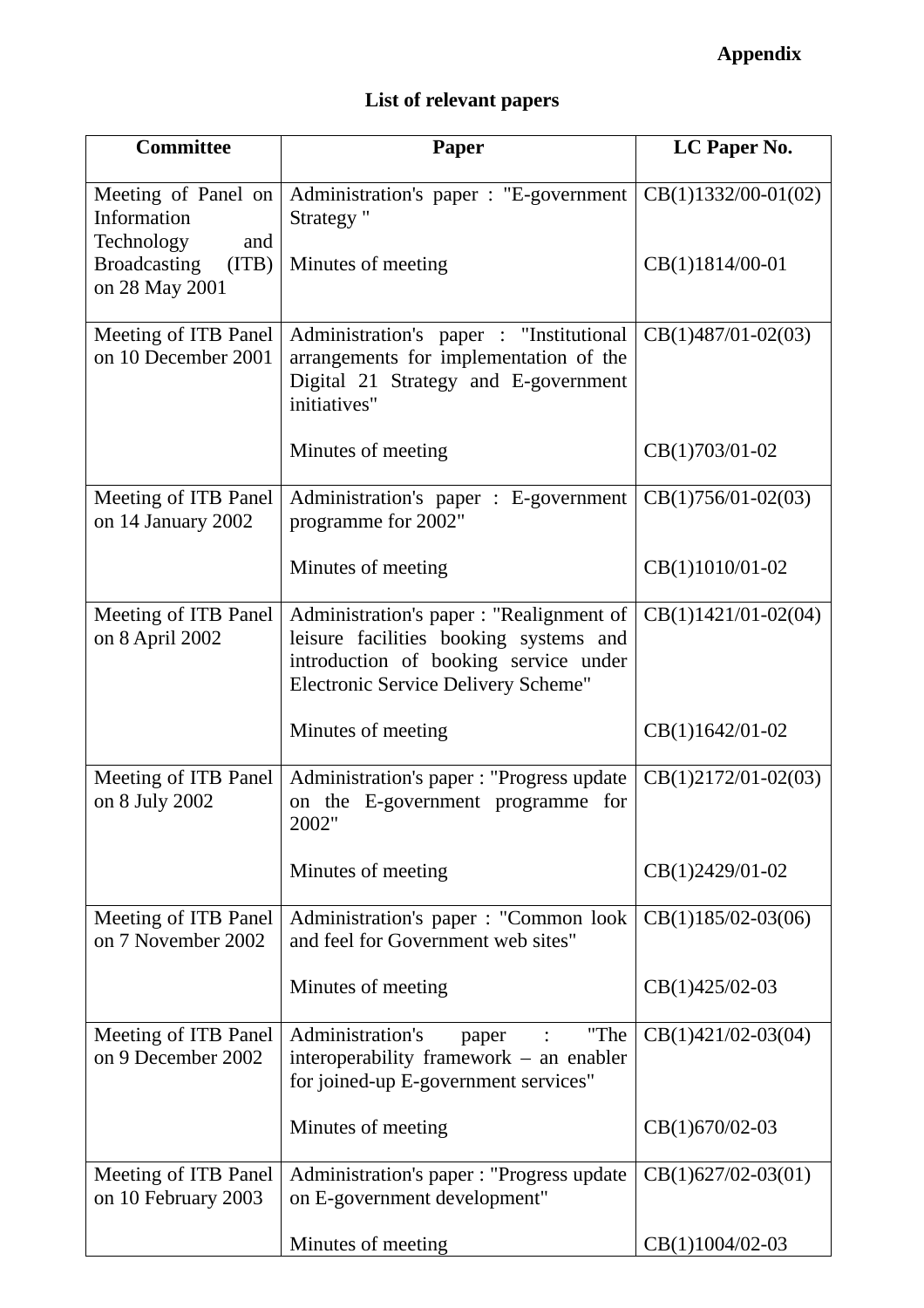| <b>Committee</b>                           | Paper                                                                                                                                                                                                                                                                                                                                                                                                    | LC Paper No.          |
|--------------------------------------------|----------------------------------------------------------------------------------------------------------------------------------------------------------------------------------------------------------------------------------------------------------------------------------------------------------------------------------------------------------------------------------------------------------|-----------------------|
| Meeting of ITB Panel<br>on 21 July 2003    | Administration's paper : "Progress update<br>on E-government development"                                                                                                                                                                                                                                                                                                                                | $CB(1)2214/02-03(03)$ |
|                                            | Minutes of meeting                                                                                                                                                                                                                                                                                                                                                                                       | CB(1)2385/02-03       |
| Meeting of ITB Panel<br>on 12 January 2004 | Administration's paper : "Progress update<br>on E-government programme"                                                                                                                                                                                                                                                                                                                                  | $CB(1)710/03-04(04)$  |
|                                            | Information note on the Electronic<br><b>Service Delivery Scheme</b>                                                                                                                                                                                                                                                                                                                                     | CB(1)723/03-04        |
|                                            | Minutes of meeting                                                                                                                                                                                                                                                                                                                                                                                       | CB(1)1044/03-04       |
| Meeting of ITB Panel<br>on 10 May 2004     | Administration paper : "Review of the $\vert$ CB(1)1713/03-04(03)<br>Government institutional structure for<br>delivering the information technology<br>function"                                                                                                                                                                                                                                        |                       |
|                                            | Minutes of meeting                                                                                                                                                                                                                                                                                                                                                                                       | CB(1)2108/03-04       |
| Meeting of ESC on<br>16 June 2004          | Administration's paper : "Proposed<br>merger of the Information Technology<br>Services Department and the IT-related<br>divisions of the Commerce, Industry and<br>Technology Bureau (Communications<br>and Technology Branch) to form a new<br>entity entitled Office of the Government<br>Chief Information Officer in the<br>Commerce, Industry and Technology<br>Bureau with effect from 1 July 2004 | $EC(2004-05)8$        |
|                                            | Minutes of meeting                                                                                                                                                                                                                                                                                                                                                                                       | ESC37/03-04           |
| Meeting of FC on 25<br><b>June 2004</b>    | Administration's paper                                                                                                                                                                                                                                                                                                                                                                                   | FCR(2004-05)17        |
|                                            | Minutes of meeting                                                                                                                                                                                                                                                                                                                                                                                       | FC110/03-04           |
| Meeting of ITB Panel<br>on 12 July 2004    | Administration's paper : "Progress update<br>on the E-government programme"                                                                                                                                                                                                                                                                                                                              | $CB(1)2317/03-04(01)$ |
|                                            | "Creating<br>E-government<br>booklet<br>on<br>value for all"                                                                                                                                                                                                                                                                                                                                             | $CB(1)2326/03-04(01)$ |
|                                            | Minutes of meeting                                                                                                                                                                                                                                                                                                                                                                                       | $CB(1)2469/03-04$     |
| Meeting of ITB Panel<br>on 14 March 2005   | Administration's<br>paper<br>"E-government – The next wave of<br>development"                                                                                                                                                                                                                                                                                                                            | $CB(1)1052/04-05(04)$ |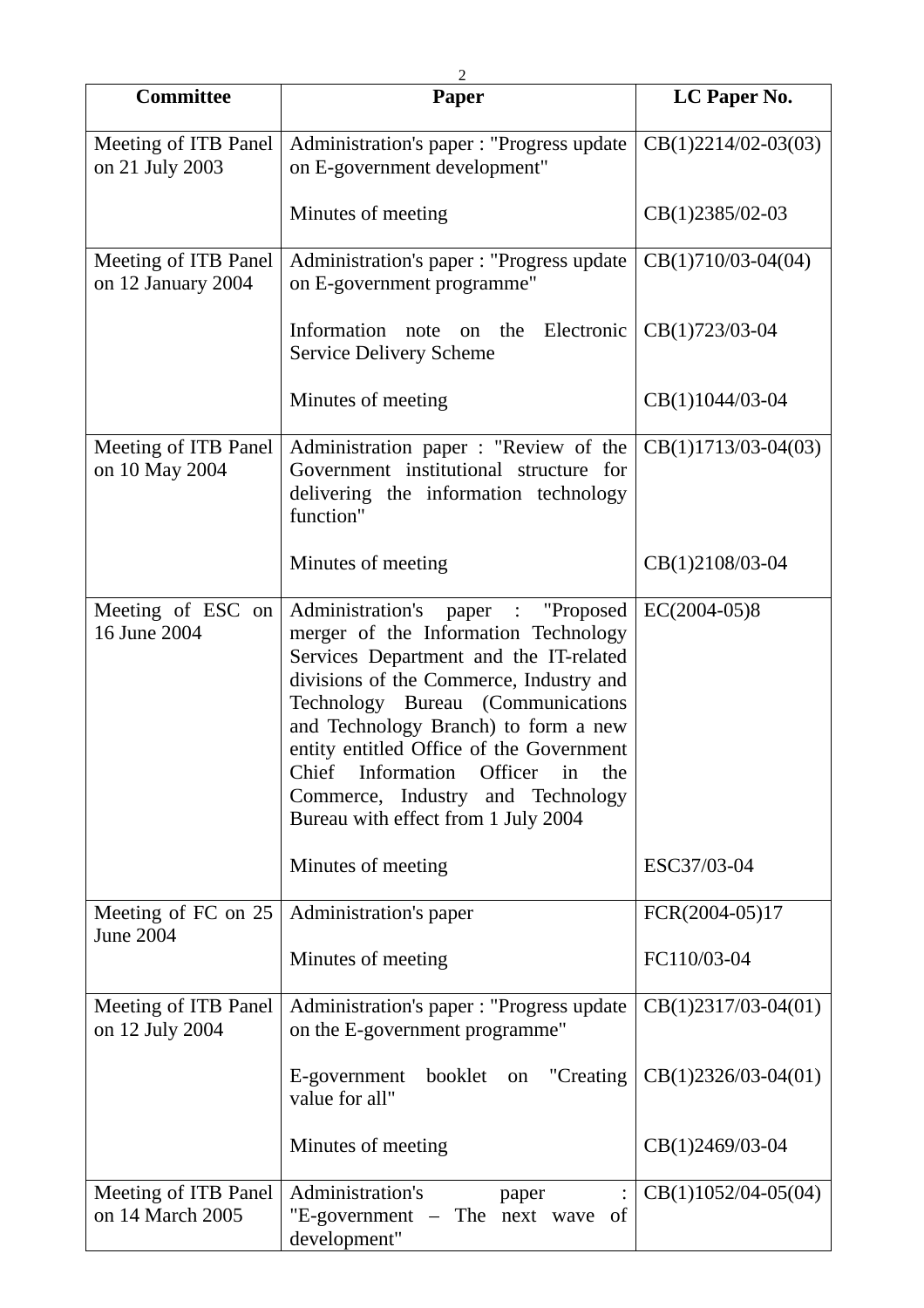|                                             | 3                                                                                                                                                                                                                                                  |                       |
|---------------------------------------------|----------------------------------------------------------------------------------------------------------------------------------------------------------------------------------------------------------------------------------------------------|-----------------------|
| <b>Committee</b>                            | Paper                                                                                                                                                                                                                                              | LC Paper No.          |
|                                             | Minutes of meeting                                                                                                                                                                                                                                 | CB(1)1197/04-05       |
| Meeting of ITB Panel<br>on 9 January 2006   | Administration's paper : "New strategy  <br>for E-government service delivery"                                                                                                                                                                     | $CB(1)596/05-06(07)$  |
|                                             | Background brief on E-government<br>programme                                                                                                                                                                                                      | $CB(1)597/05-06$      |
|                                             | Minutes of meeting                                                                                                                                                                                                                                 | CB(1)821/05-06        |
| Meeting of ITB Panel<br>on 13 February 2006 | Meeting with deputations<br>and<br>the<br>Administration on new<br>for<br>strategy<br>E-government service delivery                                                                                                                                | $-$                   |
|                                             | Minutes of meeting                                                                                                                                                                                                                                 | CB(1)1004/05-06       |
| Meeting of FC<br>on<br>3 March 2006         | Administration's<br>"Capital<br>paper<br>on<br>Works Reserve Fund Head<br>710<br>Computerisation Subhead - Enhancing<br>the E-government Infrastructure<br>to<br>Support<br>the<br><b>New</b><br>Strategy<br>for<br>E-government Service Delivery" | FCR(2005-06)46        |
| Meeting of ITB Panel<br>on 12 June 2006     | Administration's<br>"Progress<br>paper :<br>Update<br>the<br>E-government<br>on<br>Programme"                                                                                                                                                      | $CB(1)1688/05-06(04)$ |
|                                             | Background brief on E-government<br>programme                                                                                                                                                                                                      | CB(1)1692/05-06       |
|                                             | Minutes of meeting                                                                                                                                                                                                                                 | CB(1)2100/05-06       |
| Meeting of ITB Panel<br>on 14 May 2007      | Administration's paper : "Report<br>on  <br>Project Governance and Results"                                                                                                                                                                        | $CB(1)1552/06-07(03)$ |
|                                             | Minutes of meeting                                                                                                                                                                                                                                 | CB(1)2282/06-07       |
| Meeting of ITB Panel<br>on 9 July 2007      | Administration's paper : "Update on<br>implementation of Digital 21 Strategy<br>and the E-government Programme"                                                                                                                                    | $CB(1)2034/06-07(03)$ |
|                                             | Minutes of meeting                                                                                                                                                                                                                                 | CB(1)2396/06-07       |
| Meeting of ITB Panel<br>on 16 October 2007  | Minutes of meeting                                                                                                                                                                                                                                 | $CB(1)325/07-08$      |
|                                             | Follow-up paper                                                                                                                                                                                                                                    | CB(1)430/07-08        |
|                                             |                                                                                                                                                                                                                                                    |                       |